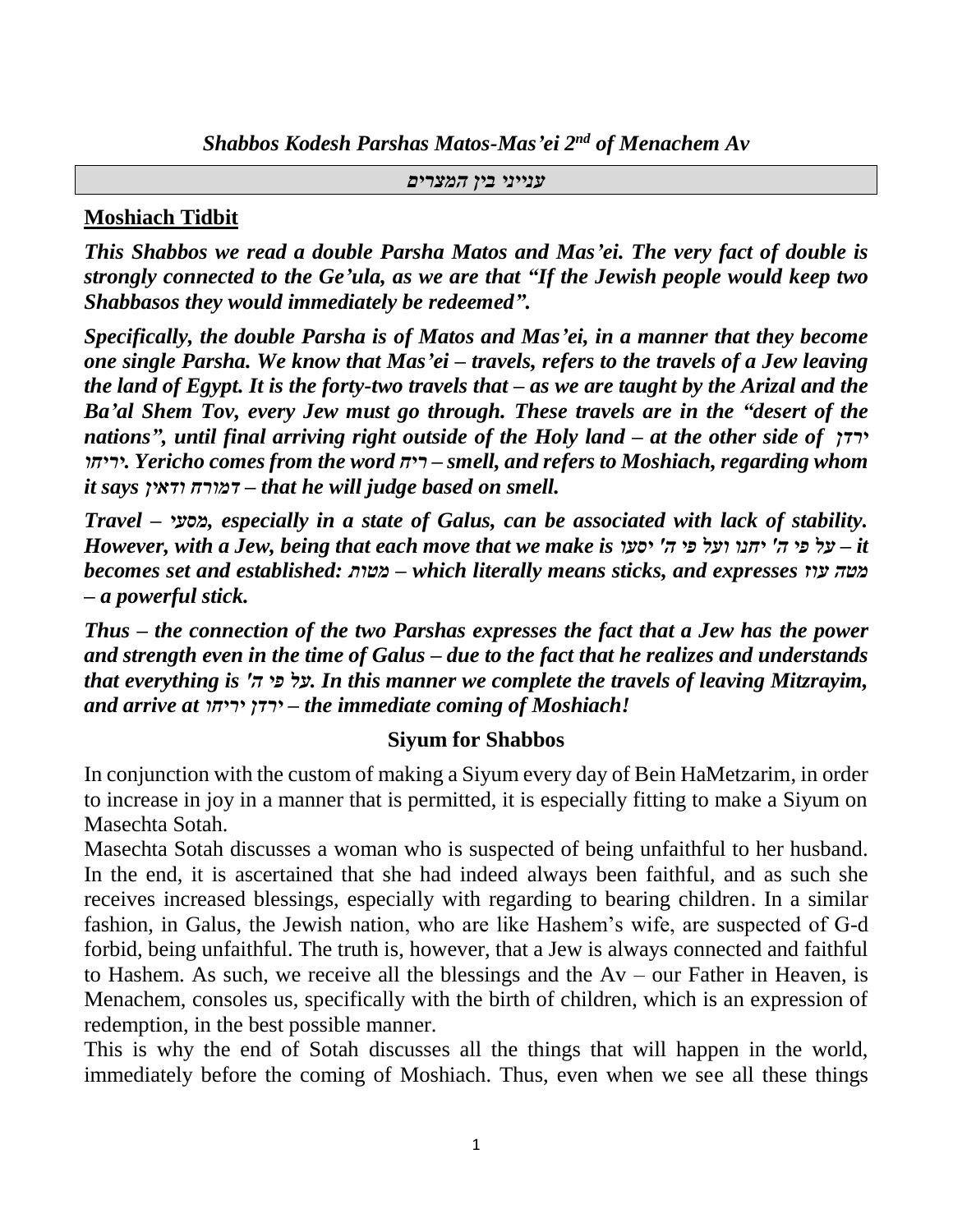taking place, we do not despair, G-d Forbid. On the contrary, we realize that the ultimate truth is about to be revealed.

The Masechta finishes with the saying "Do not say that humility is no longer here, for I am still here. Do not say that there is no longer fear of sin for I am here" The real truth is that every Jew, through his connection to Hashem, is the ultimate in humility and fear of sin.

## **ענייני בית המקדש**

## *גדול יהי' כבוד הבית הזה amar'Ma the of Continuation*

Thus far, we have learned that the greatness of the third Beis HaMikdash over the first and the second is the idea of Teshuva. The second Beis HaMikdash that came after the Galus and destruction of the first was also Teshuva; however, the third Beis HaMikdash which will come after this long Galus, and a destruction that was much more powerful, will also bring forth a Beis HaMikdash, which is infinite and beyond any limitations whatsoever.

This is also the meaning of the Midrash that implies that we will merit Techiyas HaMeisim as a result of not having properly listened to the admonishment of the Nevi'im. Techiyas HaMeisim is the infinite level – which leads to eternal life, that comes after a great descent, and being that the descent was greater, the completion of Techiyas HaMeisim will be even higher and more powerful.

To understand this further, we begin by explaining the (spiritual) level of the Beis HaMikdash:

When Ya'akov Avinu arrived at the place of the Beis HaMikdash, he said: How awesome is this place, this is none but the house of G-d, and it is the gate of Heaven. Targum Onkelos translates as: this is not a regular place. Chassidus explains that the place of the Mikdash is not sustained by the ten utterances (which are referred to as דהדיוטא מילין – simple words), as is the rest of the world.

Now, we know that the Beis HaMikdash is the corner stone of the entire world which is sustained by the ten utterances. How is it possible to say that it is not sustained by the ten utterances?!

The gist of the explanation is:

The world is created by Hashem's name Havaya which means מהוה – makes come into existence; however, being that Havaya is above and beyond the physical world, as it is full